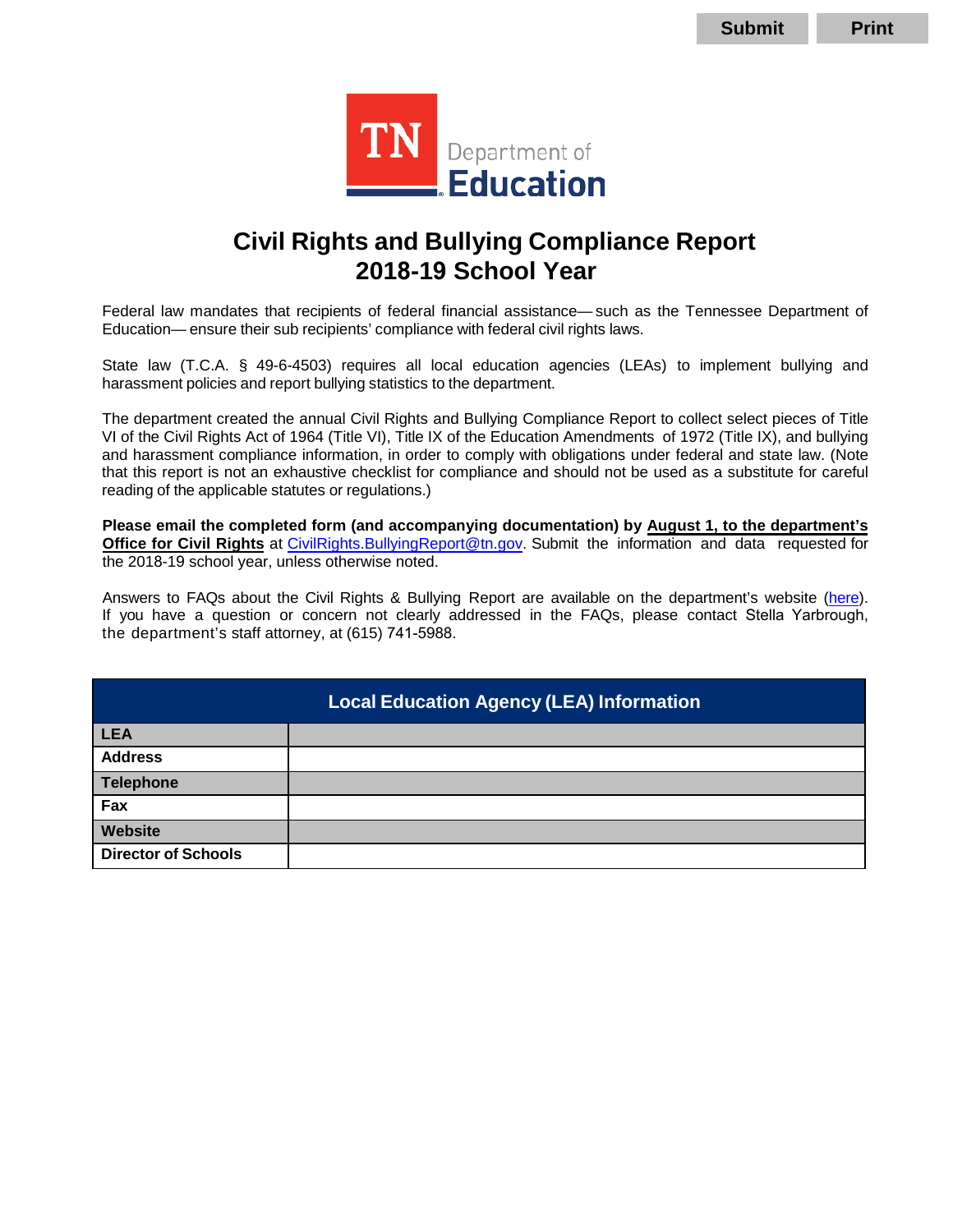## **Civil Rights – General Compliance**

 1. Please identify the employees responsible for the LEA's compliance with the indicated civil rights laws for the 2018-19 school year:

|                 |                                                                                                                                                                                                                                                        | <b>Name</b>                                                                                                                                                                                                                                                                | <b>Phone Number</b>     | <b>Email Address</b>    |  |
|-----------------|--------------------------------------------------------------------------------------------------------------------------------------------------------------------------------------------------------------------------------------------------------|----------------------------------------------------------------------------------------------------------------------------------------------------------------------------------------------------------------------------------------------------------------------------|-------------------------|-------------------------|--|
| <b>Title VI</b> |                                                                                                                                                                                                                                                        |                                                                                                                                                                                                                                                                            |                         |                         |  |
| <b>Title IX</b> |                                                                                                                                                                                                                                                        |                                                                                                                                                                                                                                                                            |                         |                         |  |
|                 | <b>Section 504</b>                                                                                                                                                                                                                                     |                                                                                                                                                                                                                                                                            |                         |                         |  |
| 2.              |                                                                                                                                                                                                                                                        | Have all students and employees have been notified of the name(s) and contact information of the above<br>listed coordinator(s)? $ $   YES<br><b>NO</b>                                                                                                                    |                         |                         |  |
| 3.              | Have the above listed Title VI and Title IX coordinator reviewed the department's Title VI and Title IX<br>training? $\Box$ YES<br><b>NO</b>                                                                                                           |                                                                                                                                                                                                                                                                            |                         |                         |  |
| 4.              |                                                                                                                                                                                                                                                        | Has the LEA adopted non-discrimination policies?                                                                                                                                                                                                                           | <b>YES</b><br><b>NO</b> |                         |  |
| 5.              |                                                                                                                                                                                                                                                        | Are all staff and students annually trained on civil rights compliance?                                                                                                                                                                                                    |                         | <b>YES</b><br><b>NO</b> |  |
| 6.              | Whom has the LEA notified of the district's nondiscrimination policy and grievance procedures?<br>Students and parents of students<br>Employees<br>Applicants for admission and employment<br>Sources of referral of applicants<br>Vendors/contractors |                                                                                                                                                                                                                                                                            |                         |                         |  |
| 7.              | Local newspapers<br>Application forms<br>Web site<br>Other:                                                                                                                                                                                            | Where has the LEA placed notification of nondiscrimination policies?<br>School newspapers and magazines<br>Memorandums or other written communications distributed annually to students and employees<br>Announcements, bulletins, catalogs, student and faculty handbooks |                         |                         |  |
| 8.              | YES                                                                                                                                                                                                                                                    | Are nondiscrimination policies and grievance procedures available in other languages and/or formats?<br><b>NO</b>                                                                                                                                                          |                         |                         |  |

 9. Are parents advised of school activities, policies, and requirements in other languages and/or formats? **The parents advised of school addwnes, policies, and requirements in other languages and/or format.** 

|                                                                                      | <b>Civil Rights Complaint Data</b><br>(2018 - 2019 school year) |  |
|--------------------------------------------------------------------------------------|-----------------------------------------------------------------|--|
| List the total number of complaints alleging mistreatment or discrimination based on |                                                                 |  |
| Race, Color, or National Origin                                                      |                                                                 |  |
| <b>Sex</b>                                                                           |                                                                 |  |
| Disability                                                                           |                                                                 |  |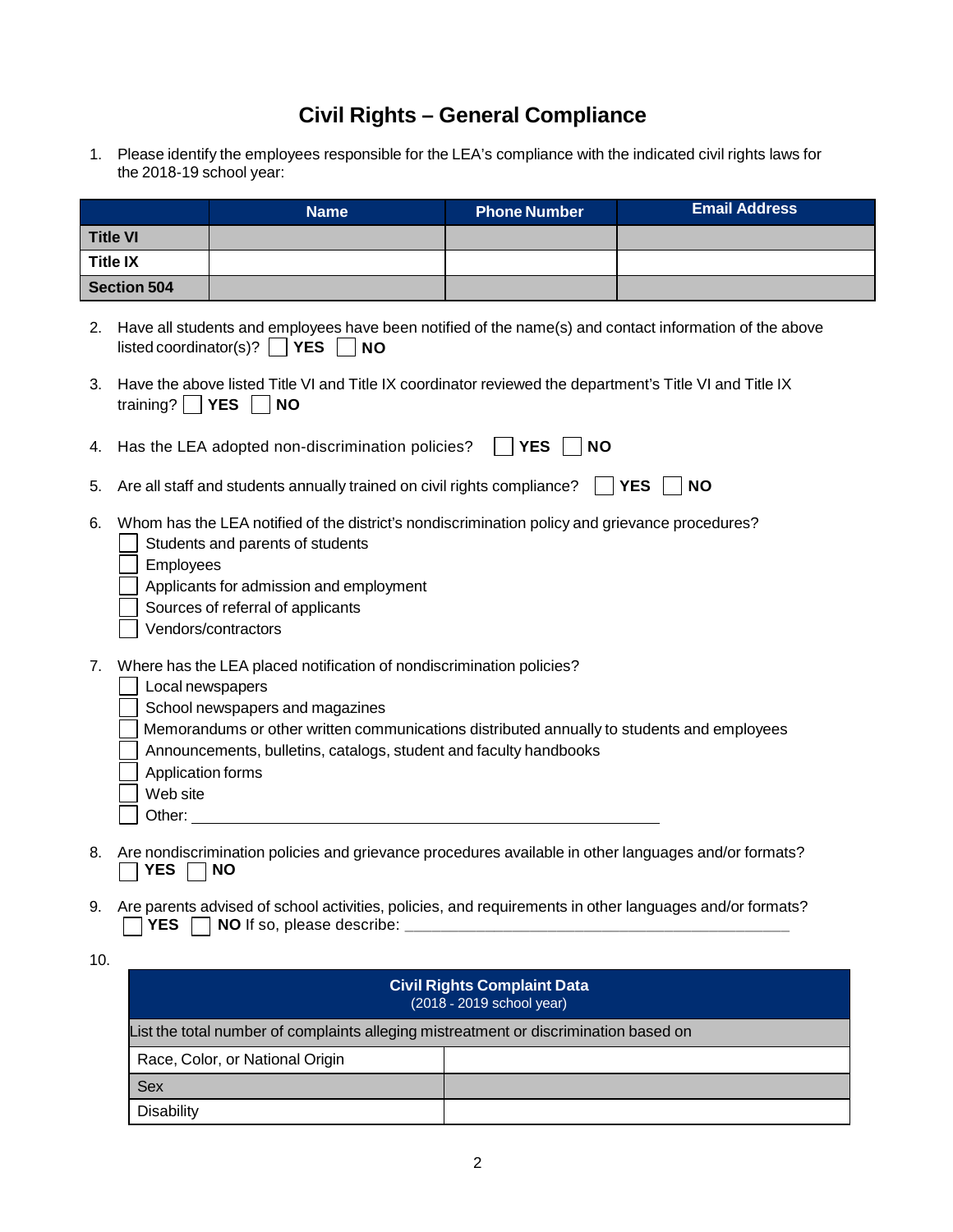⅂

## **Title VI**

#### **English as a Second Language and Limited English Proficiency Services**

- 1. Did your LEA use the approved home language survey to screen all incoming students?  $\Box$  YES  $\Box$  NO  $\Box$  YES  $\Box$  NO
- j  $\Box$  YES  $\Box$ 2. Did your LEA use either the Tennessee Language Placement Test (TELPA) or the WIDA-ACCESS Placement Test (W-APT) for screening?  $\Box$  **YES**  $\Box$  **NO**

| If not, please describe the screening you used and provide the reason for not using the state approved |  |
|--------------------------------------------------------------------------------------------------------|--|
| screeners (i.e., TELPA or W-APT).                                                                      |  |

| 3.                          | Was the Occupational Survey given to all incoming students? $\vert$   YES     NO                                                                                  |  |  |
|-----------------------------|-------------------------------------------------------------------------------------------------------------------------------------------------------------------|--|--|
| 4.                          | Were results that could indicate possible migrant status shared with the Tennessee Department of<br>Education (TDOE)? $\Box$ YES $\Box$ NO                        |  |  |
|                             | 5. How many certified and endorsed English as a second language (ESL) teachers were employed by your<br>LEA?                                                      |  |  |
|                             | 6. How many ESL teachers were on an alternative license?                                                                                                          |  |  |
|                             | 7. How many ESL teachers were teaching without certification?                                                                                                     |  |  |
| 8.                          | How many ESL teachers were teaching without a certification or waiver?                                                                                            |  |  |
|                             | 9. If parents waived services for the English learners, were they served for ESL through regular classroom?<br>YES     NO                                         |  |  |
| <b>Desegregation Orders</b> |                                                                                                                                                                   |  |  |
|                             | 10. Is your LEA currently under a desegregation order?     YES  <br><b>NO</b><br>If so, please provide the court and case number: _______________________________ |  |  |

#### **Discipline**

 $\sqrt{ }$ 

11. Has the LEA adopted any initiatives or programs recommended in the January 2014 Dear Colleague Letter  $\Box$  YES  $\Box$ for the 2018-2019 school year?  $\Box$  **YES**  $\Box$  **NO**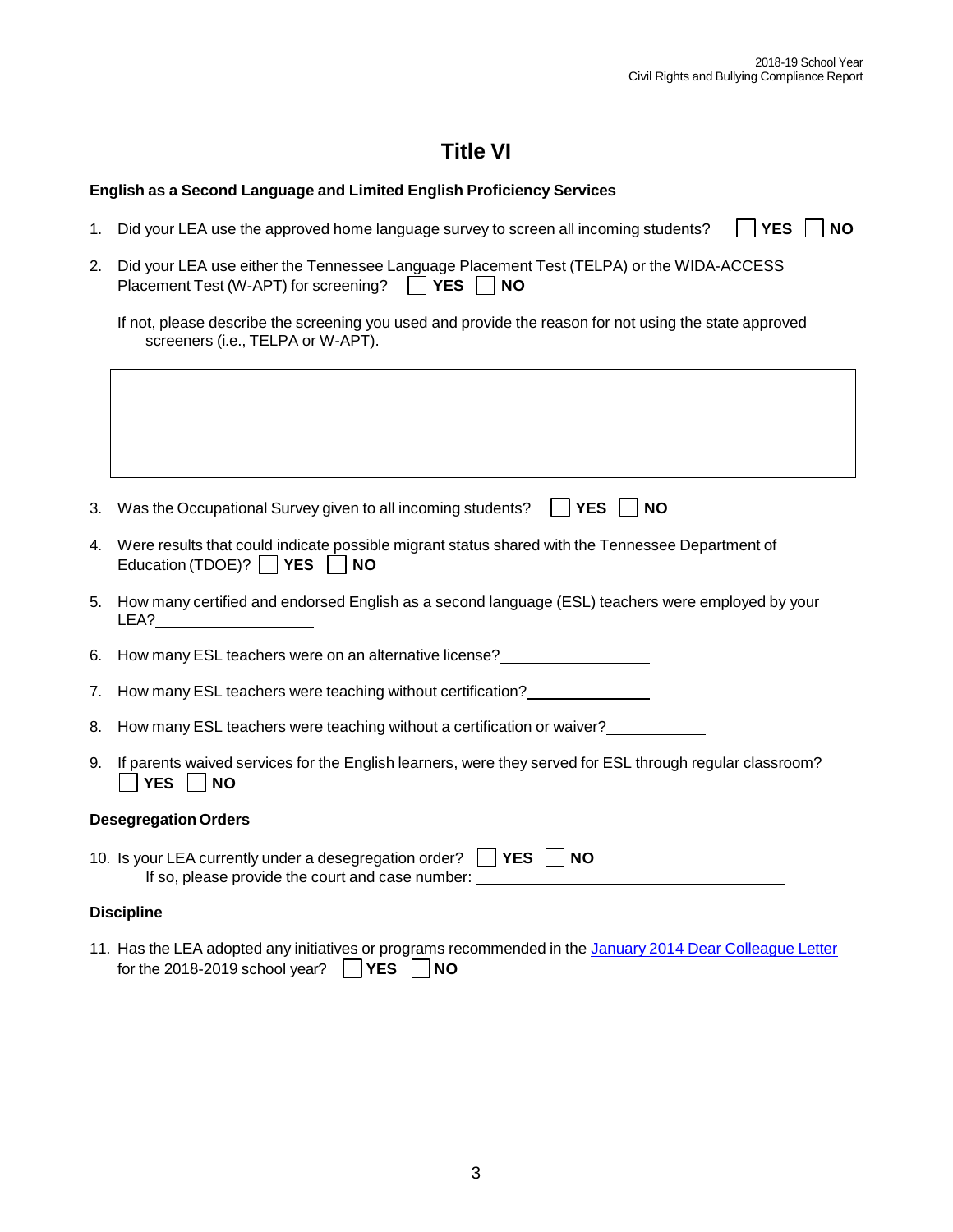## **Title IX**

#### **Single Sex Classes**

  $\Box$  YES  $\Box$ 1. Does your LEA offer single sex classes?  $\Box$  **YES**  $\Box$  **NO** 

 Generally, an LEA may not carry out education programs or activities separately on the basis of race. The Title IX implementing regulations contain exceptions for specific types of classes or portions of classes that may be segregated by sex. 34 CFR §106.34. Those exceptions are: (1) physical education classes during participation in sports the purpose or major activity of which involves bodily contact; (2) portions of classes in elementary and secondary schools which deal exclusively with human sexuality; (3) choruses; (4) *in limited circumstances*, classes meeting an LEA's tailored objectives; and (5) certain ability grouping in physical education classes. In addition, separation of students by sex is permitted if it constitutes remedial or affirmative action to overcome the effects of discrimination. 34 CFR §106.3.

| <b>School</b> | <b>Class Title</b> | <b>Class Description</b> | <b>Exception</b> |
|---------------|--------------------|--------------------------|------------------|
|               |                    |                          |                  |
|               |                    |                          |                  |
|               |                    |                          |                  |
|               |                    |                          |                  |
|               |                    |                          |                  |

If your LEA offers single sex classes, please complete the following:

- 2. For any single-sex classes, are comparable co-ed options available?  $\Box$  YES  $\Box$  NO  $\Box$  N/A
- 3. Are the single-sex classes reviewed, monitored, and evaluated at least every two years? **The the single-sex**<br> **YES** MO

#### **Athletic Data**

4.

| Total Number of students in the LEA s athletic program |                  |                     |                    |
|--------------------------------------------------------|------------------|---------------------|--------------------|
|                                                        | Elementary (K-5) | <b>Middle (6-8)</b> | High School (9-12) |
| Male                                                   |                  |                     |                    |
| Female                                                 |                  |                     |                    |

 5. Does your LEA provide both male and female athletes with similar competitive opportunities? **YES** NO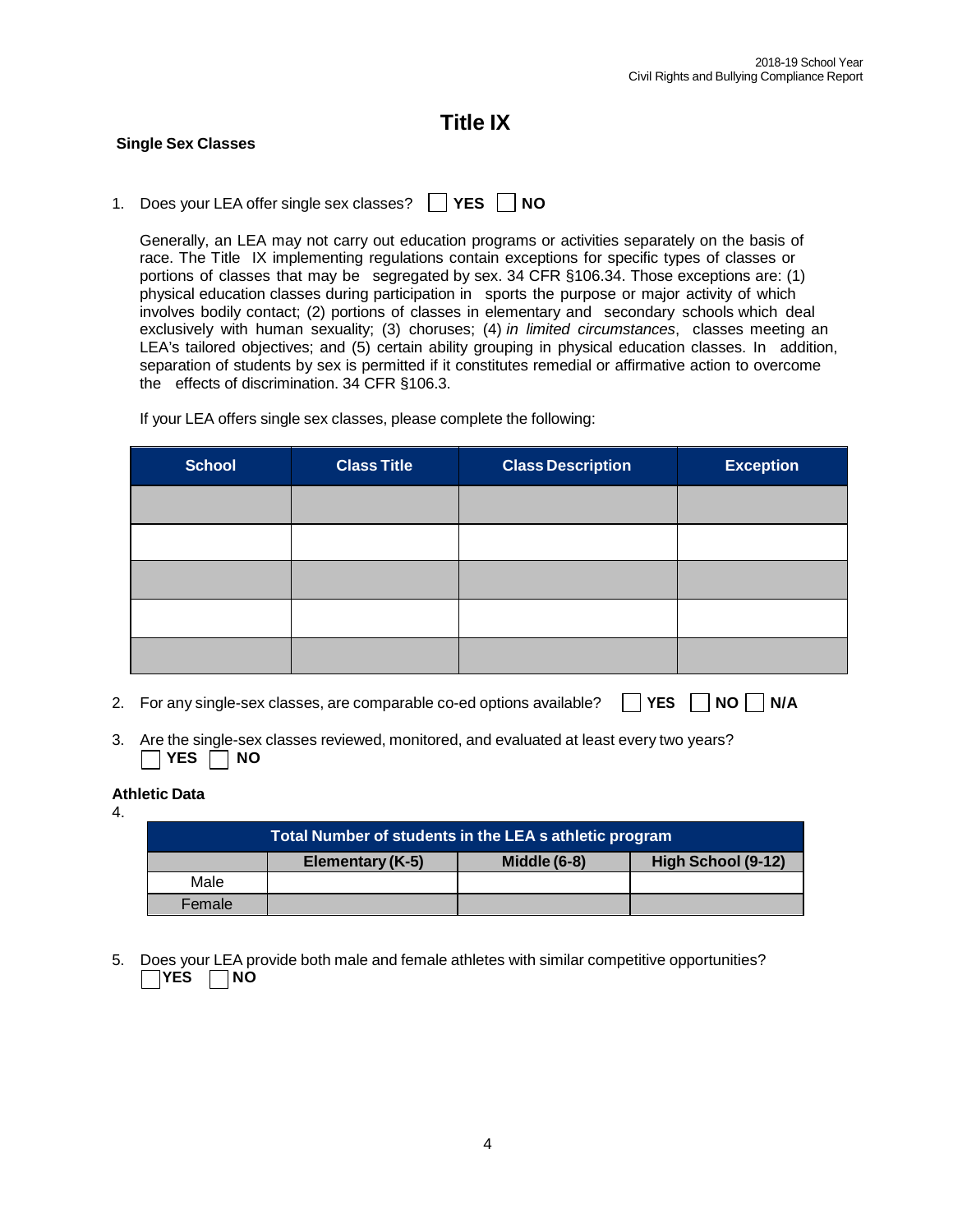6. Does your LEA provide equal treatment and/or benefits in the following areas?

Equipment and supplies

**YES** NO  $\Box$ 

Practice and competitive facilities

 $\Box$  NO $\Box$ **YES NO** 

Scheduling of games and practice



Travel and related expenses

J  $\Box$ NO $\Box$ YES∐ NO[

Medical and training facilities



Coaches



Locker rooms



**Publicity** 



Access to tutor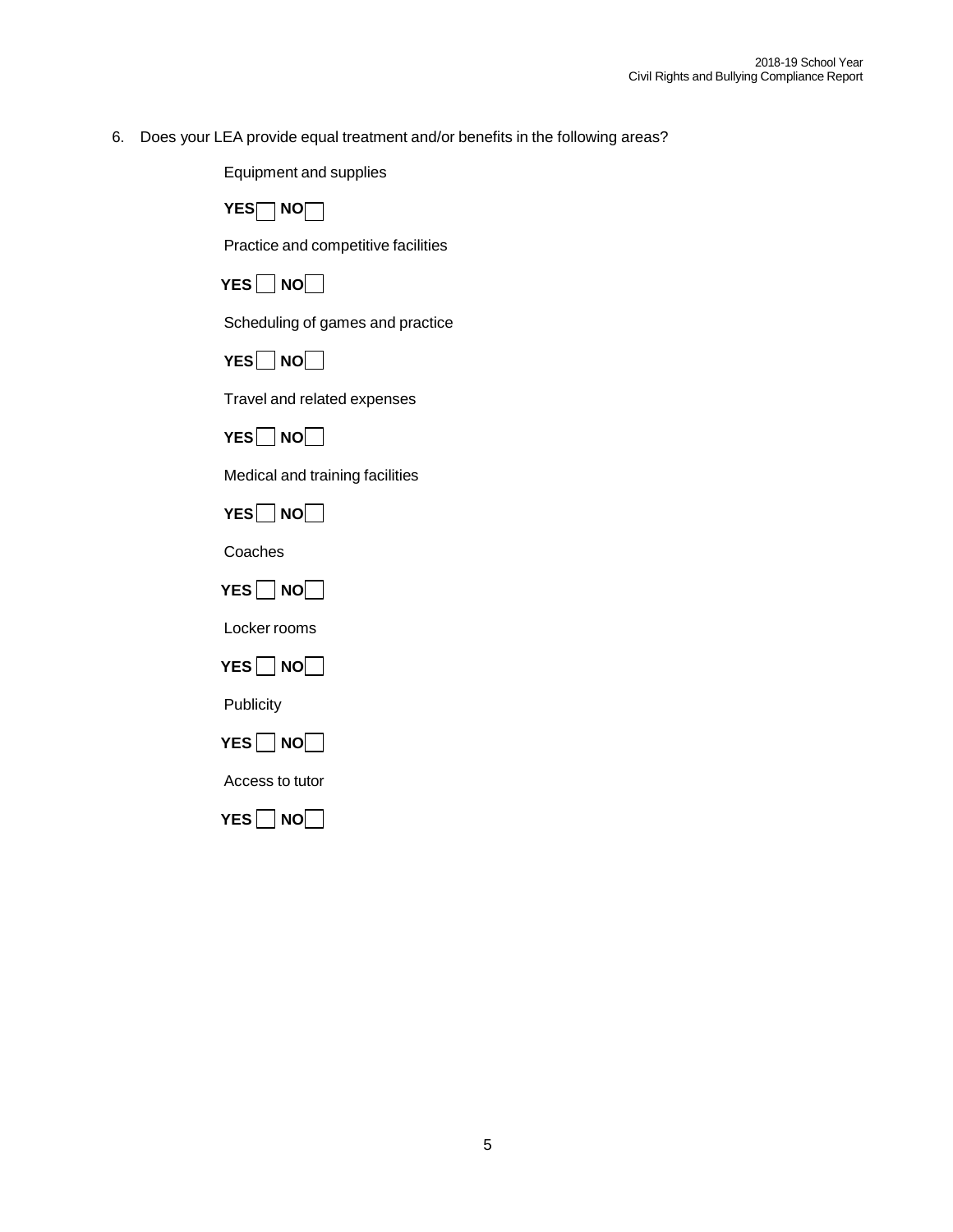## **Bullying and Harassment**

1.

| Individual responsible for state bullying and harassment compliance |              |                     |                      |
|---------------------------------------------------------------------|--------------|---------------------|----------------------|
| for the 2018 2019 school year                                       |              |                     |                      |
| <b>Name</b>                                                         | <b>Title</b> | <b>Phone Number</b> | <b>Email Address</b> |
|                                                                     |              |                     |                      |

- 2. Has an LEA employee attended a policy-to-practice training provided by the department of education's Solice of sale and **3**<br>**P**YES **NO** office of safe and supportive schools during the 2017-18 or 2018-19 school year?
- 3. Does the LEA have a policy on bullying and harassment in compliance with T.C.A. § 49-6-4503?  Does the LEA have a policy on bullying and harassment in compilance with 1.0.A.  $\overline{S}$  49-6<br>  $\overline{S}$  YES  $\overline{S}$  NO<br>
(If so, please submit a copy of the policy for the 2018-2019 school year with this form.) YES | NO

- 4. Did the following receive a copy of your LEA's bullying and harassment policy and grievance procedure? Students and parents/guardians
	- **Teachers** 
		- School Counselors

Other school staff (including cafeteria, janitorial, and transportation staff)

- 5. Did teachers and school counselors receive information on bullying prevention and strategies to address  $\Box$  YES  $\Box$ bullying and harassment when it happens?  $\Box$  **YES**  $\Box$  **NO**
- 6. Was information relative to bullying prevention programs made available to students and parents and was discussion permitted with respect to prevention policies and strategies?  $\Box$  **YES**  $\Box$  **NO** ||YES||NO
- 7.

| <b>Bullying Complaint Data</b>                                                                                                                                                                                                                               |  |
|--------------------------------------------------------------------------------------------------------------------------------------------------------------------------------------------------------------------------------------------------------------|--|
| Total number of harassment, intimidation, bullying, or cyber-bullying cases brought to the attention of school<br>officials in the 2018-2019 school year                                                                                                     |  |
| Total number of harassment, intimidation, bullying, or cyber-bullying cases where investigation indicated<br>bullying occurred                                                                                                                               |  |
| Total number of confirmed harassment, intimidation, bullying, or cyber-bullying cases involving race, color,<br>or national origin                                                                                                                           |  |
| Total number of confirmed harassment, intimidation, bullying, or cyber-bullying cases involving sex or<br>gender-based discrimination                                                                                                                        |  |
| Total number of confirmed harassment, intimidation, bullying, or cyber-bullying cases involving disability                                                                                                                                                   |  |
| Total number of confirmed harassment, intimidation, bullying, or cyber-bullying cases involving the use of<br>electronic technology                                                                                                                          |  |
| Total number of harassment, intimidation, bullying, or cyber-bullying cases where investigation was not<br>initiated within forty-eight (48) hours and attach a document disclosing the reasons they were not initiated<br>within 48 hours                   |  |
| Total number of harassment, intimidation, bullying, or cyber-bullying cases where appropriate intervention<br>was not initiated within twenty (20) calendar days and attach a document disclosing the reasons<br>intervention took longer than 20 days       |  |
| Total number of harassment, intimidation, bullying, or cyber-bullying cases still pending                                                                                                                                                                    |  |
| Total number of harassment, intimidation, bullying, or cyber-bullying cases resulting in any disciplinary<br>action other than out of school suspension, including but not limited to student/parent conference, in-school<br>suspension, safety plans, etc. |  |
| Total number of harassment, intimidation, bullying, or cyber-bullying cases resulting in out of school<br>suspension less than 10 days                                                                                                                       |  |
| Total number of harassment, intimidation, bullying, or cyber-bullying cases resulting in out of school<br>suspension of 10 days or more                                                                                                                      |  |